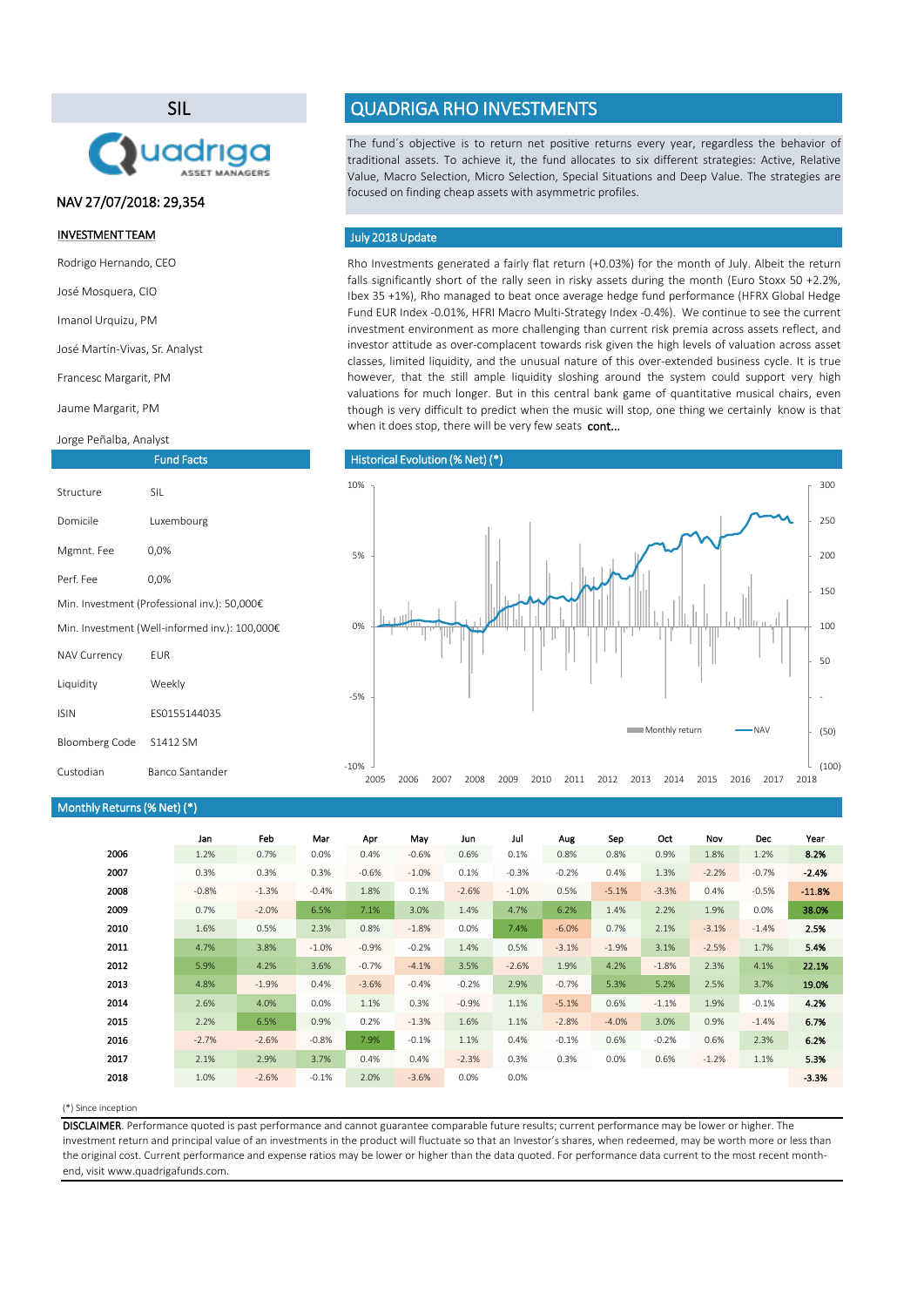#### (\*) Since inception

DISCLAIMER. Performance quoted is past performance and cannot guarantee comparable future results; current performance may be lower or higher. The investment return and principal value of an investments in the product will fluctuate so that an Investor's shares, when redeemed, may be worth more or less than the original cost. Current performance and expense ratios may be lower or higher than the data quoted. For performance data current to the most recent monthend, visit www.quadrigafunds.com.

|                     |         | <b>RETURNS (CAGR)</b> |                 | <b>VOLATILITY</b> |         |                 |  |  |
|---------------------|---------|-----------------------|-----------------|-------------------|---------|-----------------|--|--|
|                     | 5 years | 3 years               | Since inception | 5 years           | 3 years | Since inception |  |  |
| Rho Investments     | 7.75%   | 2.98%                 | 7.51%           | 8.34%             | 7.82%   | 8.69%           |  |  |
| Stoxx 600           | 5.67%   | 2.60%                 | 1.88%           | 11.29%            | 11.90%  | 14.26%          |  |  |
| Iboxx Eur Corporate | 2.83%   | 1.90%                 | 3.61%           | 2.57%             | 2.58%   | 3.87%           |  |  |

1.74%

5.43%

7.00%

| vo Liposare                      |         |
|----------------------------------|---------|
|                                  |         |
| Gross                            | 241.40% |
| <b>Net</b>                       | 36.70%  |
|                                  |         |
| % of Gross Exposure per Strategy |         |
|                                  |         |
| Active                           | 28.00%  |
| Relative value                   | 11.27%  |
| Macro                            | 16.98%  |
| Micro                            | 15.99%  |
| <b>Special Situations</b>        | 13.58%  |
|                                  |         |

Deep Value

Hedges

Liquidity

| German Govt, Bond Futures       | $-43.27%$ |
|---------------------------------|-----------|
| Spread L/S Banks - Eurostoxx 50 | 27.89%    |
| Long S&P - Short Nasdaq         | 11.64%    |
| Long FB Equity - Short Nasdaq   | 8.50%     |
| <b>BFCM CMS T1 FRN</b>          | 6.44%     |

**% Exposure** 

| <b>Risk/Return</b> |       |
|--------------------|-------|
| Volatility*        | 8.69% |
| Sharpe Ratio*      | 0.86  |
| Sortino Ratio      | 1.19  |
| VaR 99,5% 1-day    | 1.34% |

| <b>Returns (% Net)</b> |          |
|------------------------|----------|
| 2018                   | $-3.30%$ |
| $CAGR*$                | 7.51%    |
| <b>July 2018</b>       | 0.03%    |

### Top Five Positions

### Risk Concentration and Distribution Metrics

### Performance attribution across strategies (% Net)

### Comparative Risk / Return









#### **Var % Contrib Hist 3Y**